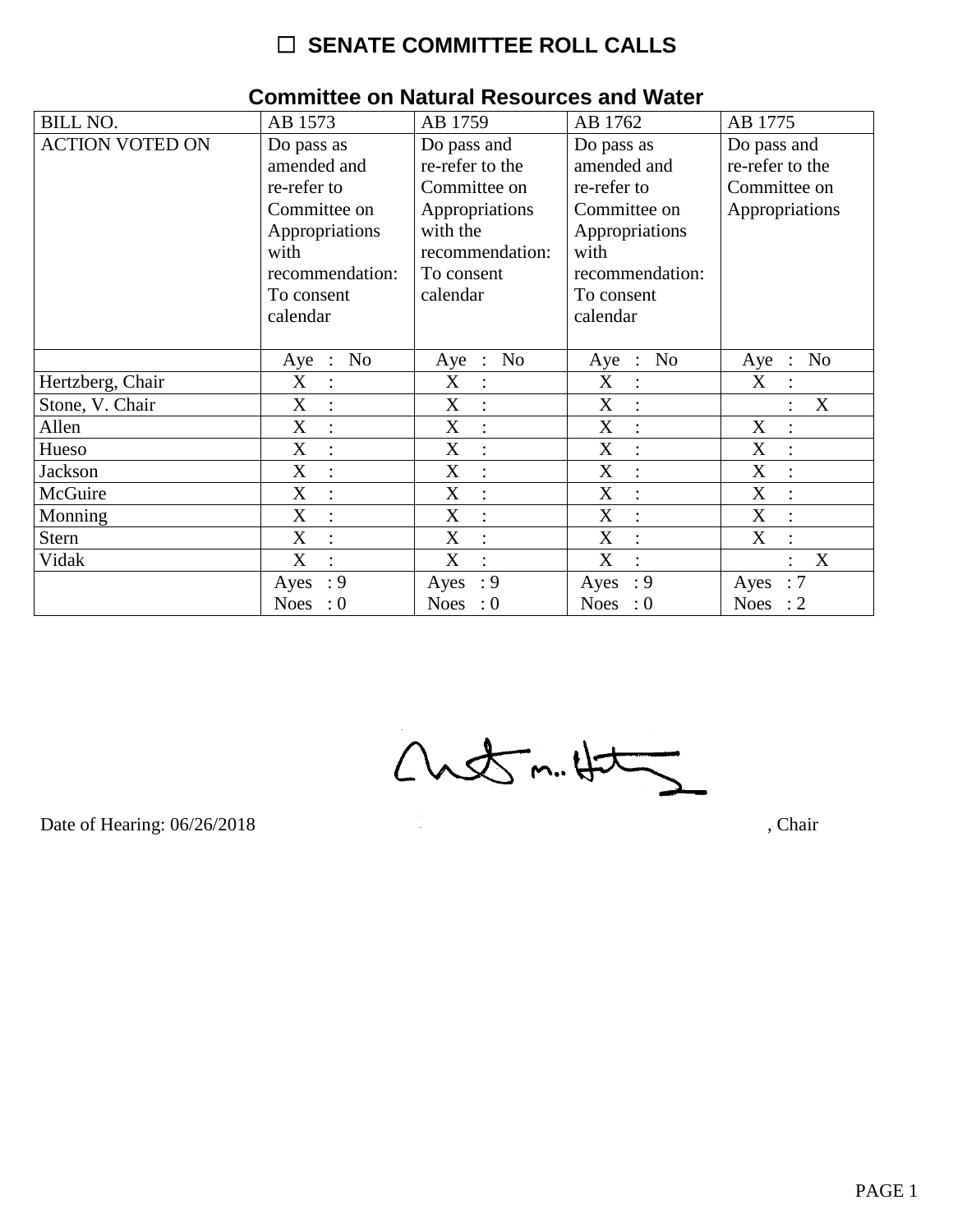| <b>BILL NO.</b>        | AB 1918                             | AB 1928                | AB 1956                   | AB 2060                            |
|------------------------|-------------------------------------|------------------------|---------------------------|------------------------------------|
| <b>ACTION VOTED ON</b> | Do pass as                          | Do pass and            | Do pass as                | Do pass as                         |
|                        | amended and                         | re-refer to the        | amended and               | amended and                        |
|                        | re-refer to the                     | Committee on           | re-refer to the           | re-refer to the                    |
|                        | Committee on                        | Appropriations         | Committee on              | Committee on                       |
|                        | Appropriations                      | with the               | Appropriations            | Appropriations                     |
|                        |                                     | recommendation:        |                           |                                    |
|                        |                                     | To consent             |                           |                                    |
|                        |                                     | calendar               |                           |                                    |
|                        |                                     |                        |                           |                                    |
|                        | No<br>Aye<br>$\ddot{\phantom{1}}$ : | No<br>Aye<br>$\sim$ 1. | No<br>Aye<br>$\therefore$ | N <sub>o</sub><br>Aye<br>$\cdot$ : |
| Hertzberg, Chair       | X                                   | X                      | X<br>$\ddot{\cdot}$       | X                                  |
| Stone, V. Chair        | X                                   | X                      | X                         | X                                  |
| Allen                  | X                                   | X                      | X<br>$\ddot{\cdot}$       | X                                  |
| Hueso                  | X                                   | X                      | X<br>$\ddot{\cdot}$       | X                                  |
| Jackson                | X                                   | X                      | X                         | X                                  |
| McGuire                | X<br>$\overline{\cdot}$             | X<br>$\bullet$         | X<br>$\cdot$              | X                                  |
| Monning                | X                                   | X                      | X                         | X                                  |
| <b>Stern</b>           | X                                   | X                      | X                         | X                                  |
| Vidak                  | X                                   | X<br>$\bullet$         | X                         | X                                  |
|                        | $\therefore 8$<br>Ayes              | : 9<br>Ayes            | $\cdot$ 9<br>Ayes         | : 9<br>Ayes                        |
|                        | Noes : $1$                          | Noes : $0$             | Noes : $0$                | Noes : $0$                         |

### **Committee on Natural Resources and Water**

 $Custm.4t5$ 

Date of Hearing: 06/26/2018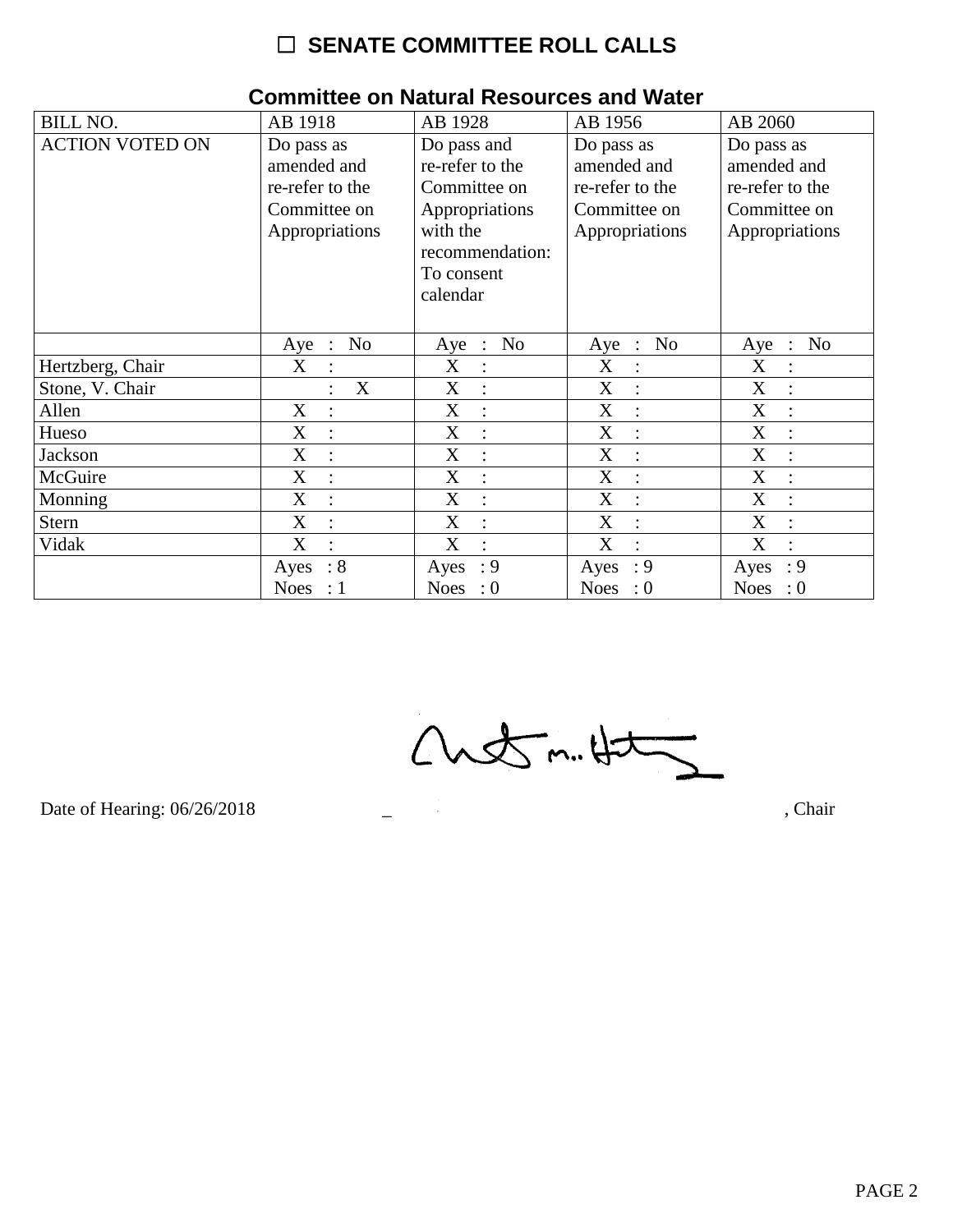| <b>BILL NO.</b>        | AB 2091                             | AB 2126                       | AB 2258                                 | AB 2348                                 |
|------------------------|-------------------------------------|-------------------------------|-----------------------------------------|-----------------------------------------|
| <b>ACTION VOTED ON</b> | Do pass as                          | Do pass and                   | Do pass as                              | Do pass and                             |
|                        | amended and                         | re-refer to the               | amended and                             | re-refer to the                         |
|                        | re-refer to the                     | Committee on                  | re-refer to the                         | Committee on                            |
|                        | Committee on                        | Appropriations                | Committee on                            | Appropriations                          |
|                        | Appropriations                      |                               | Appropriations                          |                                         |
|                        |                                     |                               |                                         |                                         |
|                        |                                     |                               |                                         |                                         |
|                        |                                     |                               |                                         |                                         |
|                        |                                     |                               |                                         |                                         |
|                        |                                     |                               |                                         |                                         |
|                        | No<br>Aye<br>$\ddot{\phantom{1}}$ : | No<br>Aye :                   | N <sub>o</sub><br>Aye<br>$\mathbb{R}^2$ | N <sub>o</sub><br>Aye<br>$\ddot{\cdot}$ |
| Hertzberg, Chair       | X<br>:                              | $\mathbf X$<br>$\ddot{\cdot}$ | X                                       | $\mathbf X$                             |
| Stone, V. Chair        | X                                   | X<br>$\ddot{\phantom{a}}$     | X                                       | X                                       |
| Allen                  | X<br>$\ddot{\cdot}$                 | X<br>$\ddot{\cdot}$           | X<br>$\ddot{\cdot}$                     | X<br>$\ddot{\cdot}$                     |
| Hueso                  | X<br>$\vdots$                       | X<br>$\ddot{\cdot}$           | X<br>$\ddot{\cdot}$                     | X                                       |
| Jackson                | X                                   | X<br>$\ddot{\cdot}$           | X                                       | X                                       |
| McGuire                | X<br>$\ddot{\cdot}$                 | X<br>$\ddot{\cdot}$           | X<br>$\ddot{\cdot}$                     | X<br>$\ddot{\cdot}$                     |
| Monning                | X<br>$\ddot{\cdot}$                 | X<br>$\ddot{\cdot}$           | X<br>$\ddot{\cdot}$                     | X                                       |
| <b>Stern</b>           | X                                   | X<br>$\ddot{\cdot}$           | X                                       | X                                       |
| Vidak                  | X<br>$\ddot{\cdot}$                 | X<br>$\ddot{\cdot}$           | X                                       | $\boldsymbol{\mathrm{X}}$<br>$\bullet$  |
|                        | : 9<br>Ayes                         | : 9<br>Ayes                   | Ayes : $7$                              | : 9<br>Ayes                             |
|                        | Noes : $0$                          | Noes : $0$                    | Noes : $2$                              | <b>Noes</b><br>$\therefore 0$           |

### **Committee on Natural Resources and Water**

 $Custm.4t5$ 

Date of Hearing: 06/26/2018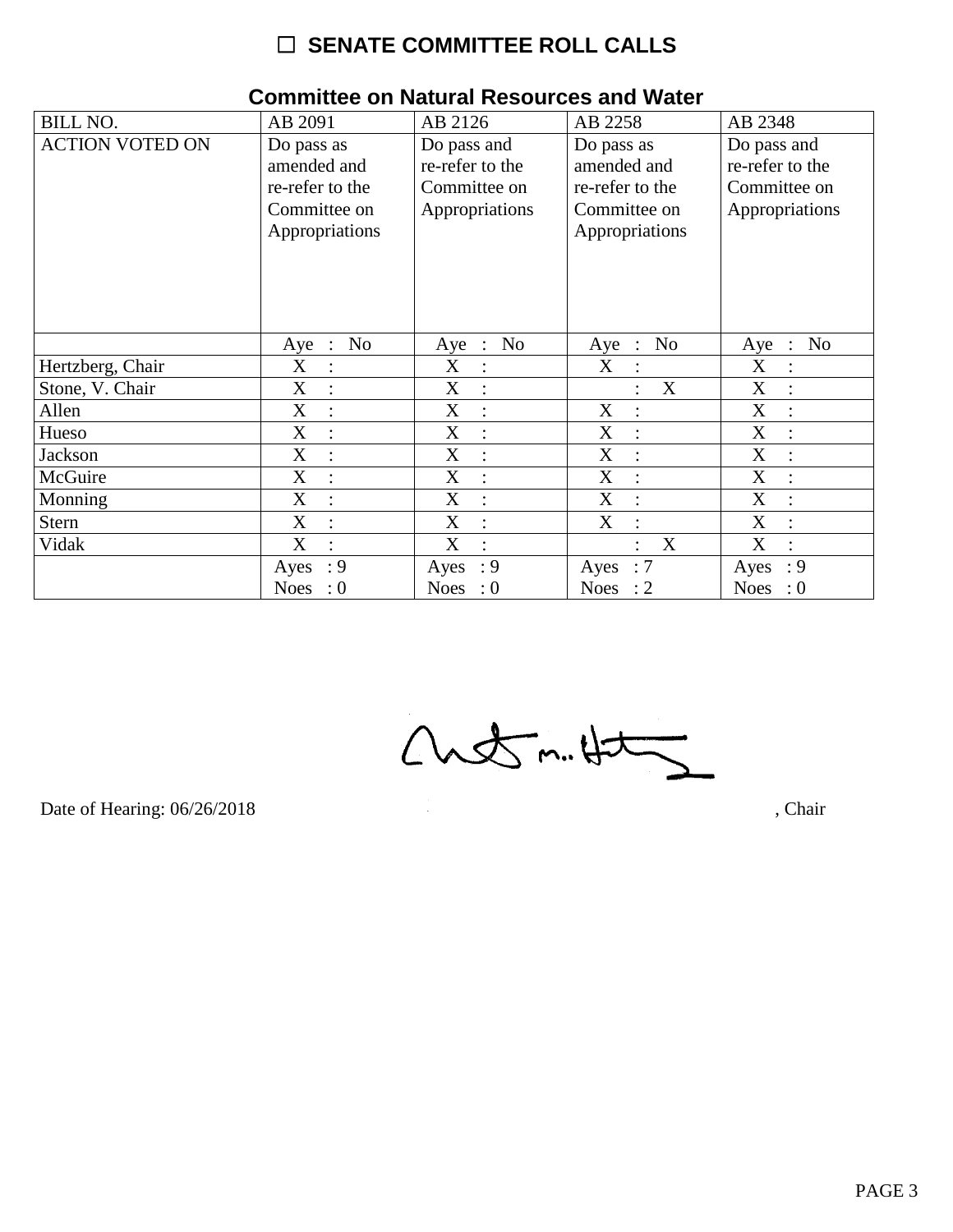| <b>BILL NO.</b>        | AB 2371                                         | AB 2380                    | AB 2404                            | AB 2421                                 |
|------------------------|-------------------------------------------------|----------------------------|------------------------------------|-----------------------------------------|
| <b>ACTION VOTED ON</b> | Do pass as                                      | Do pass as                 | Do pass and                        | Do pass as                              |
|                        | amended and                                     | amended and                | re-refer to the                    | amended and                             |
|                        | re-refer to the                                 | re-refer to the            | Committee on                       | re-refer to the                         |
|                        | Committee on                                    | Committee on               | Appropriations                     | Committee on                            |
|                        | Appropriations                                  | Appropriations             | with the                           | Appropriations                          |
|                        |                                                 |                            | recommendation:                    |                                         |
|                        |                                                 |                            | To consent                         |                                         |
|                        |                                                 |                            | calendar                           |                                         |
|                        |                                                 |                            |                                    |                                         |
|                        | N <sub>o</sub><br>Aye<br>$\ddot{\phantom{1}}$ : | No<br>Aye<br>$\sim$ $\sim$ | N <sub>o</sub><br>Aye<br>$\cdot$ : | N <sub>o</sub><br>Aye<br>$\ddot{\cdot}$ |
| Hertzberg, Chair       | X<br>$\vdots$                                   | X<br>$\ddot{\cdot}$        | X                                  | X                                       |
| Stone, V. Chair        | X<br>$\ddot{\cdot}$                             | X<br>$\ddot{\cdot}$        | X                                  | X                                       |
| Allen                  | X<br>$\ddot{\cdot}$                             | X<br>$\ddot{ }$            | X<br>$\dot{\mathbb{I}}$            | X<br>$\ddot{\cdot}$                     |
| Hueso                  | X<br>$\ddot{\cdot}$                             | X<br>$\ddot{\cdot}$        | X<br>$\vdots$                      | X                                       |
| Jackson                | X<br>$\ddot{\cdot}$                             | X<br>$\ddot{\cdot}$        | X<br>$\ddot{\cdot}$                | X                                       |
| McGuire                |                                                 | X<br>$\ddot{\cdot}$        | X<br>$\ddot{\cdot}$                | X                                       |
| Monning                | X                                               | X<br>$\ddot{\cdot}$        | X                                  | $\boldsymbol{X}$                        |
| <b>Stern</b>           | $\boldsymbol{\mathrm{X}}$                       | X<br>$\ddot{\cdot}$        | X                                  | $\boldsymbol{\mathrm{X}}$               |
| Vidak                  | X                                               | X<br>$\ddot{\cdot}$        | X<br>٠                             | X                                       |
|                        | $\therefore$ 7<br>Ayes                          | : 9<br>Ayes                | : 9<br>Ayes                        | $\therefore 8$<br>Ayes                  |
|                        | Noes : $1$                                      | Noes : $0$                 | Noes : $0$                         | Noes : $1$                              |

### **Committee on Natural Resources and Water**

 $Custm.4t\overline{2}$ 

Date of Hearing: 06/26/2018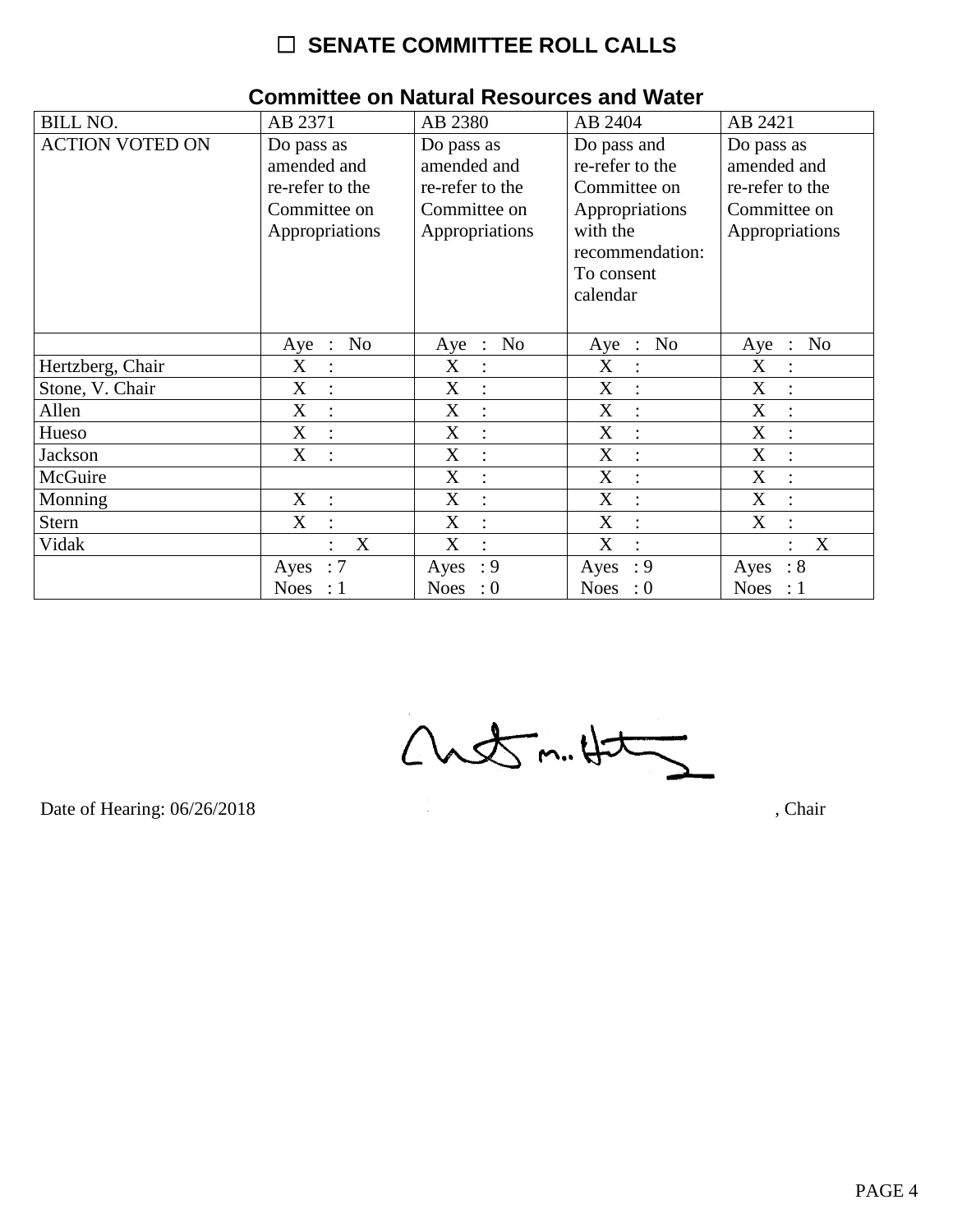| <b>BILL NO.</b>        | AB 2441                                     | AB 2465                   | AB 2518                   | AB 2528                   |
|------------------------|---------------------------------------------|---------------------------|---------------------------|---------------------------|
| <b>ACTION VOTED ON</b> | Do pass and<br>re-refer to the              | Do pass as<br>amended and | Do pass as<br>amended and | Do pass as<br>amended and |
|                        | Committee on                                | re-refer to               | re-refer to the           | re-refer to the           |
|                        | Appropriations                              | Committee on              | Committee on              | Committee on              |
|                        | with the                                    | Appropriations            | Appropriations            | Appropriations            |
|                        | recommendation:                             | with                      |                           |                           |
|                        | To consent                                  | recommendation:           |                           |                           |
|                        | calendar                                    | To consent                |                           |                           |
|                        |                                             | calendar                  |                           |                           |
|                        | N <sub>o</sub><br>$Aye$ :                   | N <sub>o</sub><br>$Aye$ : | N <sub>o</sub><br>Aye :   | N <sub>o</sub><br>Aye :   |
| Hertzberg, Chair       | X<br>$\ddot{\cdot}$                         | X<br>$\ddot{\cdot}$       | X<br>$\ddot{\cdot}$       | X                         |
| Stone, V. Chair        | X                                           | X                         | X                         | X                         |
| Allen                  | X<br>$\ddot{\cdot}$                         | X<br>$\ddot{\cdot}$       | X<br>$\ddot{\phantom{a}}$ | $\boldsymbol{X}$          |
| Hueso                  | X<br>$\cdot$                                | X<br>$\cdot$              | X<br>$\bullet$            | X<br>$\bullet$            |
| <b>Jackson</b>         | $\mathbf X$<br>$\ddot{\cdot}$               | X<br>$\ddot{\cdot}$       | X<br>$\ddot{\cdot}$       | X                         |
| McGuire                | $\boldsymbol{\mathrm{X}}$<br>$\ddot{\cdot}$ | X<br>$\ddot{\cdot}$       | X                         | X                         |
| Monning                | X<br>$\ddot{\cdot}$                         | X<br>$\ddot{\cdot}$       | X<br>$\ddot{\cdot}$       | X<br>$\ddot{\cdot}$       |
| <b>Stern</b>           | X<br>$\ddot{\cdot}$                         | X<br>$\ddot{\cdot}$       | X<br>$\ddot{\cdot}$       | X                         |
| Vidak                  | $\boldsymbol{X}$<br>$\bullet$               | X<br>$\ddot{\cdot}$       | X<br>$\ddot{\cdot}$       | X                         |
|                        | : 9<br>Ayes                                 | : 9<br>Ayes               | : 9<br>Ayes               | :7<br>Ayes                |
|                        | Noes : $0$                                  | Noes : $0$                | Noes : $0$                | Noes : $2$                |

### **Committee on Natural Resources and Water**

 $Custm.4t\overline{2}$ 

Date of Hearing: 06/26/2018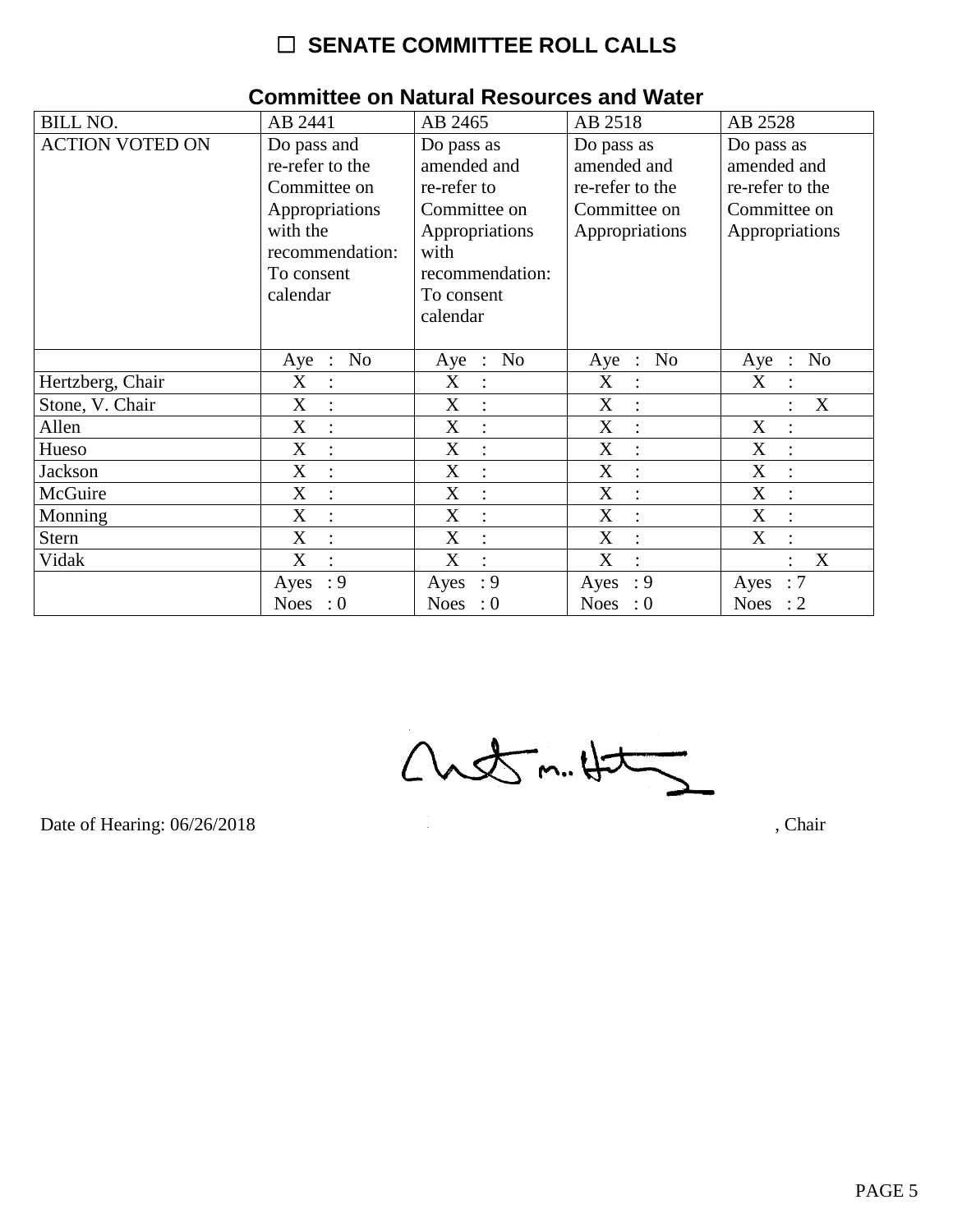| <b>BILL NO.</b>        | AB 2534                                                                        | AB 2551                                                                                                                         | AB 2614                                                                        | AB 2627                                                                        |
|------------------------|--------------------------------------------------------------------------------|---------------------------------------------------------------------------------------------------------------------------------|--------------------------------------------------------------------------------|--------------------------------------------------------------------------------|
| <b>ACTION VOTED ON</b> | Do pass as<br>amended and<br>re-refer to the<br>Committee on<br>Appropriations | Do pass as<br>amended and<br>re-refer to<br>Committee on<br>Appropriations<br>with<br>recommendation:<br>To consent<br>calendar | Do pass as<br>amended and<br>re-refer to the<br>Committee on<br>Appropriations | Do pass as<br>amended and<br>re-refer to the<br>Committee on<br>Appropriations |
|                        | N <sub>o</sub><br>Aye :                                                        | <b>No</b><br>Aye :                                                                                                              | N <sub>0</sub><br>$Aye$ :                                                      | N <sub>o</sub><br>Aye<br>$\mathbb{R}^2$                                        |
| Hertzberg, Chair       | X<br>$\bullet$                                                                 | X<br>$\ddot{\cdot}$                                                                                                             | X                                                                              | X                                                                              |
| Stone, V. Chair        | X                                                                              | X<br>$\ddot{\cdot}$                                                                                                             | X                                                                              | X                                                                              |
| Allen                  | X<br>$\ddot{\cdot}$                                                            | X<br>$\ddot{\cdot}$                                                                                                             | $\boldsymbol{\mathrm{X}}$                                                      | $\boldsymbol{\mathrm{X}}$                                                      |
| Hueso                  | X<br>$\bullet$                                                                 | X<br>$\ddot{\cdot}$                                                                                                             | X<br>$\cdot$                                                                   | X<br>$\bullet$                                                                 |
| Jackson                | X<br>$\ddot{\cdot}$                                                            | X<br>$\ddot{\cdot}$                                                                                                             | X<br>$\ddot{\cdot}$                                                            |                                                                                |
| McGuire                | X                                                                              | X<br>$\ddot{\cdot}$                                                                                                             | X                                                                              | $\boldsymbol{X}$                                                               |
| Monning                | X<br>$\ddot{\cdot}$                                                            | X<br>$\ddot{\cdot}$                                                                                                             | X<br>$\ddot{\cdot}$                                                            | X<br>$\ddot{\cdot}$                                                            |
| <b>Stern</b>           | X<br>$\ddot{\cdot}$                                                            | X<br>$\ddot{\cdot}$                                                                                                             | X<br>$\ddot{\cdot}$                                                            | X                                                                              |
| Vidak                  | $\boldsymbol{X}$<br>$\bullet$                                                  | X<br>$\bullet$                                                                                                                  |                                                                                | X                                                                              |
|                        | :8<br>Ayes                                                                     | : 9<br>Ayes                                                                                                                     | Ayes : $7$                                                                     | Ayes<br>:6                                                                     |
|                        | Noes : $1$                                                                     | Noes : $0$                                                                                                                      | Noes : $1$                                                                     | Noes : $2$                                                                     |

### **Committee on Natural Resources and Water**

 $Custm.4t\overline{2}$ 

Date of Hearing: 06/26/2018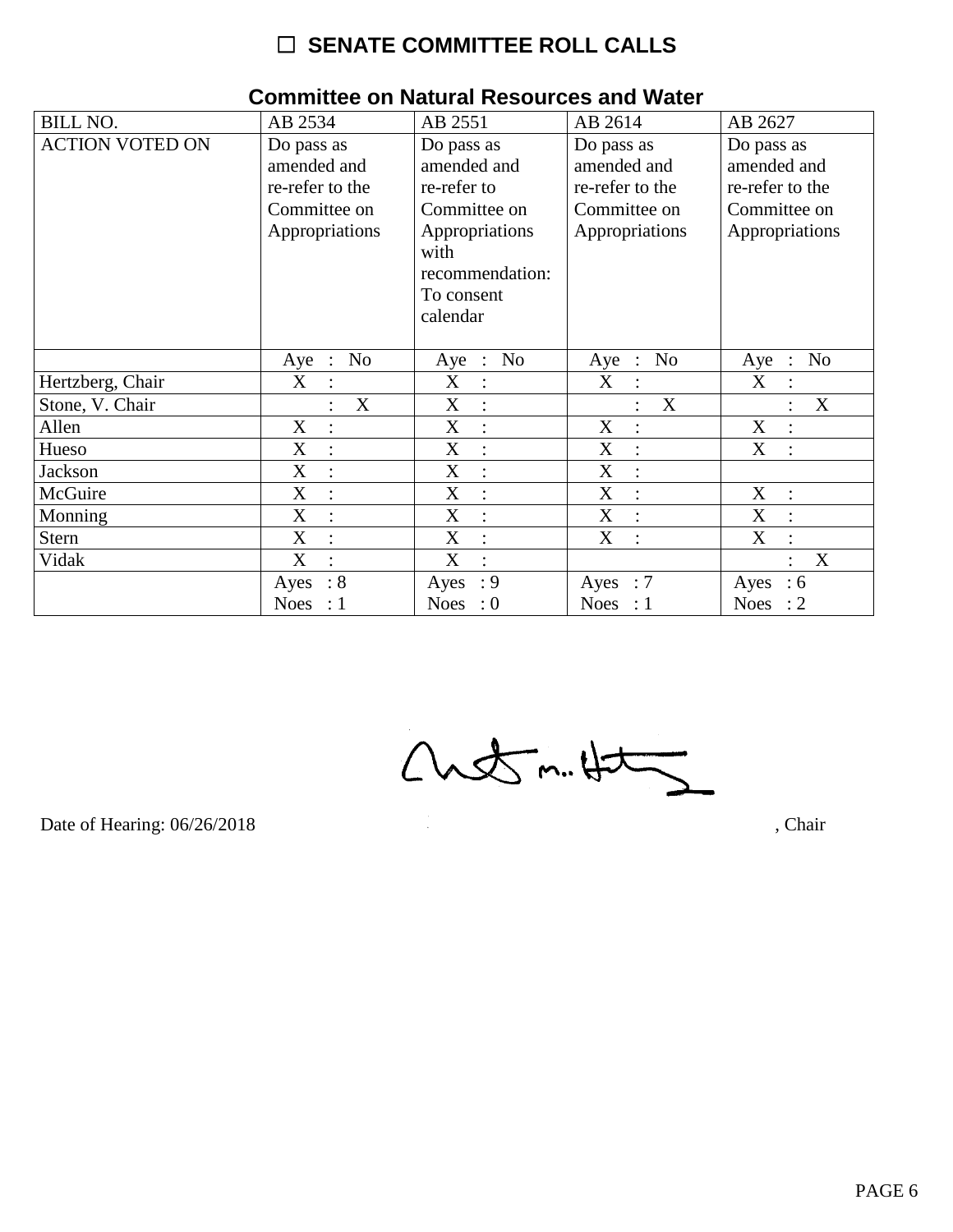| <b>BILL NO.</b>        | AB 2649                                                                        | AB 2697                                                          | AB 2797                                              | AB 2805                                                                        |
|------------------------|--------------------------------------------------------------------------------|------------------------------------------------------------------|------------------------------------------------------|--------------------------------------------------------------------------------|
| <b>ACTION VOTED ON</b> | Do pass as<br>amended and<br>re-refer to the<br>Committee on<br>Appropriations | Do pass and<br>re-refer to the<br>Committee on<br>Appropriations | Do pass and be<br>ordered to the<br>consent calendar | Do pass as<br>amended and<br>re-refer to the<br>Committee on<br>Appropriations |
|                        | N <sub>o</sub><br>$Aye$ :                                                      | N <sub>o</sub><br>Aye<br>$\cdot$ :                               | N <sub>o</sub><br>Aye<br>$\mathbb{R}^2$              | N <sub>o</sub><br>Aye<br>$\ddot{\cdot}$                                        |
| Hertzberg, Chair       | X                                                                              | X<br>$\ddot{\cdot}$                                              | X                                                    | X                                                                              |
| Stone, V. Chair        |                                                                                | X<br>$\ddot{\cdot}$                                              | X                                                    | X                                                                              |
| Allen                  | X<br>$\therefore$                                                              | X<br>$\ddot{\cdot}$                                              | X<br>$\ddot{\cdot}$                                  | X<br>$\ddot{\cdot}$                                                            |
| Hueso                  | $\boldsymbol{X}$<br>$\ddot{\cdot}$                                             | X<br>$\ddot{\cdot}$                                              | X<br>$\ddot{\cdot}$                                  | X                                                                              |
| Jackson                | $\mathbf X$<br>$\colon$                                                        | X<br>$\ddot{\cdot}$                                              | X                                                    |                                                                                |
| McGuire                | $\mathbf X$<br>$\ddot{\cdot}$                                                  | X<br>$\ddot{\cdot}$                                              | X<br>$\ddot{\cdot}$                                  | X<br>$\cdot$                                                                   |
| Monning                | $\boldsymbol{X}$<br>$\ddot{\cdot}$                                             | X<br>$\ddot{\cdot}$                                              | X<br>$\vdots$                                        | X                                                                              |
| <b>Stern</b>           | X<br>$\ddot{\cdot}$                                                            | X<br>$\ddot{\cdot}$                                              | X<br>$\ddot{\cdot}$                                  | X                                                                              |
| Vidak                  |                                                                                | X<br>$\overline{\mathcal{C}}$                                    | X<br>$\bullet$                                       | X<br>$\bullet$                                                                 |
|                        | $\therefore 7$<br>Ayes                                                         | : 9<br>Ayes                                                      | $\cdot$ 9<br>Ayes                                    | $\therefore 8$<br>Ayes                                                         |
|                        | Noes : $0$                                                                     | Noes : $0$                                                       | Noes : $0$                                           | Noes : $0$                                                                     |

#### **Committee on Natural Resources and Water**

 $Custm.4t5$ 

Date of Hearing: 06/26/2018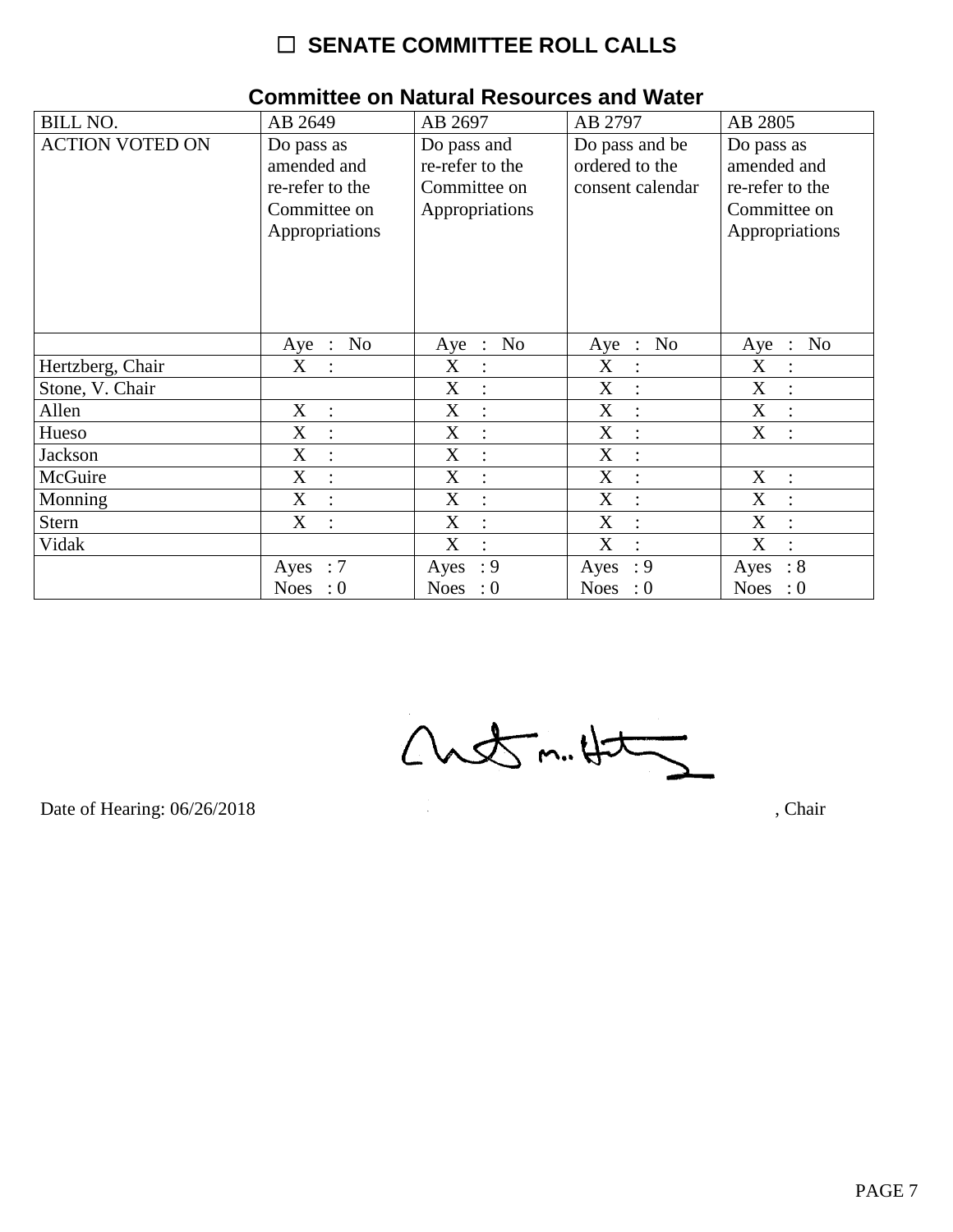| <b>BILL NO.</b>        | AB 2849                                                                                                                         | AB 2864                                                          | AB 2889                                                                                                                   | AB 2911                                                                     |
|------------------------|---------------------------------------------------------------------------------------------------------------------------------|------------------------------------------------------------------|---------------------------------------------------------------------------------------------------------------------------|-----------------------------------------------------------------------------|
| <b>ACTION VOTED ON</b> | Do pass as<br>amended and<br>re-refer to<br>Committee on<br>Appropriations<br>with<br>recommendation:<br>To consent<br>calendar | Do pass and<br>re-refer to the<br>Committee on<br>Appropriations | Do pass and<br>re-refer to the<br>Committee on<br>Appropriations<br>with the<br>recommendation:<br>To consent<br>calendar | Do pass and<br>re-refer to the<br>Committee on<br>Governance and<br>Finance |
|                        | N <sub>o</sub><br>$Aye$ :                                                                                                       | N <sub>0</sub><br>Aye :                                          | N <sub>o</sub><br>Aye :                                                                                                   | N <sub>o</sub><br>Aye :                                                     |
| Hertzberg, Chair       | X<br>$\ddot{\cdot}$                                                                                                             | X<br>$\ddot{\cdot}$                                              | X<br>$\ddot{\cdot}$                                                                                                       | X<br>$\bullet$                                                              |
| Stone, V. Chair        | X                                                                                                                               | X<br>$\vdots$                                                    | X                                                                                                                         | X                                                                           |
| Allen                  | $\boldsymbol{\mathrm{X}}$<br>$\ddot{\cdot}$                                                                                     | X<br>$\ddot{\cdot}$                                              | X<br>$\ddot{\cdot}$                                                                                                       | X                                                                           |
| Hueso                  | X<br>$\ddot{\cdot}$                                                                                                             | X<br>$\ddot{\cdot}$                                              | X                                                                                                                         | X                                                                           |
| Jackson                | X<br>$\ddot{\cdot}$                                                                                                             | X<br>$\vdots$                                                    | X                                                                                                                         | X                                                                           |
| McGuire                | X                                                                                                                               | X<br>$\ddot{\cdot}$                                              | X                                                                                                                         | X                                                                           |
| Monning                | X<br>$\ddot{\cdot}$                                                                                                             | X<br>$\ddot{\cdot}$                                              | X<br>$\ddot{\cdot}$                                                                                                       | X                                                                           |
| <b>Stern</b>           | X                                                                                                                               | X<br>$\ddot{\cdot}$                                              | X                                                                                                                         | X                                                                           |
| Vidak                  | X<br>$\bullet$                                                                                                                  | X<br>$\bullet$                                                   | X<br>$\bullet$                                                                                                            | X                                                                           |
|                        | : 9<br>Ayes                                                                                                                     | : 9<br>Ayes                                                      | $\cdot$ 9<br>Ayes                                                                                                         | :7<br>Ayes                                                                  |
|                        | Noes : $0$                                                                                                                      | Noes : $0$                                                       | Noes : $0$                                                                                                                | Noes : $2$                                                                  |

#### **Committee on Natural Resources and Water**

 $Custm.4t\overline{2}$ 

Date of Hearing: 06/26/2018